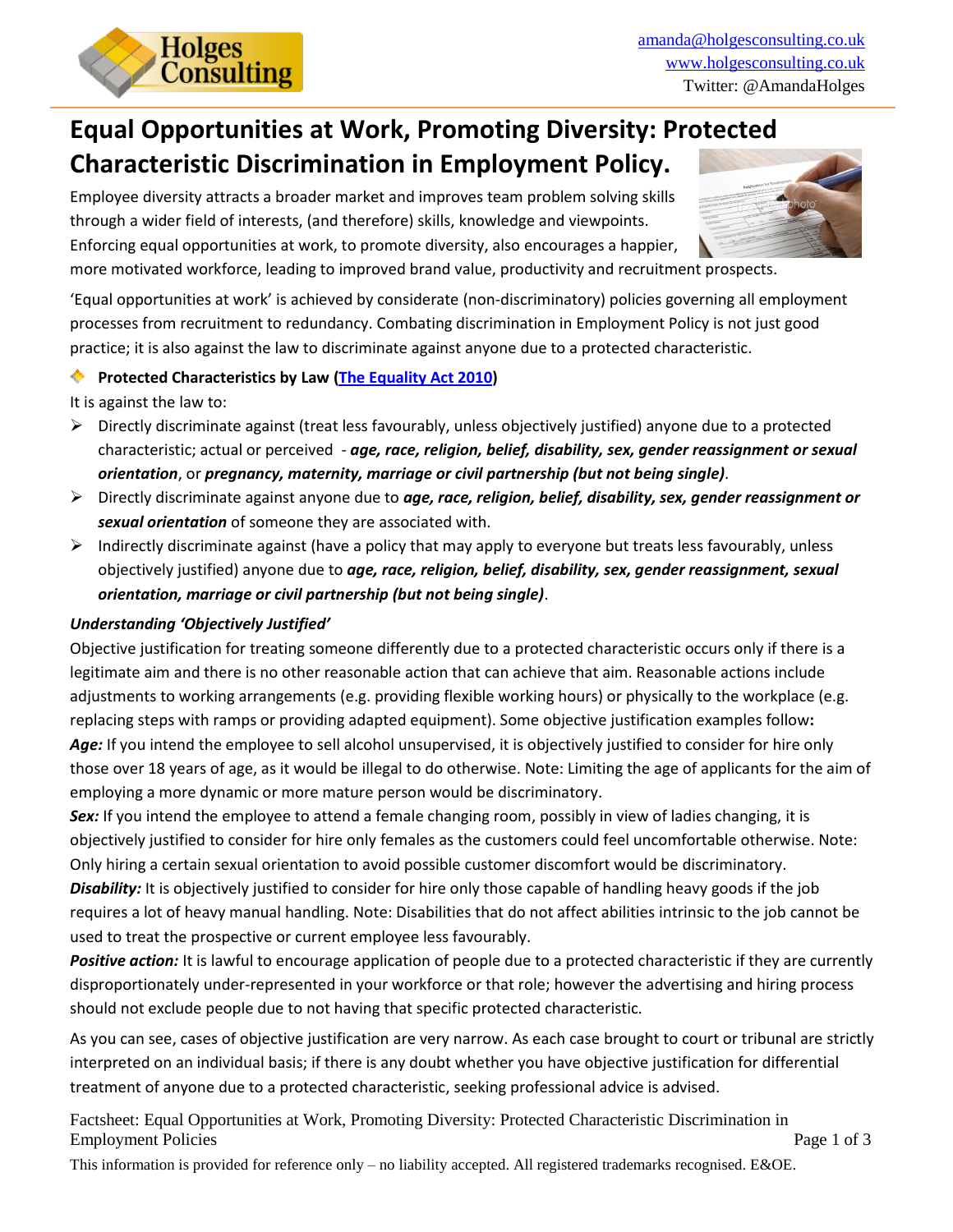#### **Employment Policies and Processes: Recruitment to Redundancy**

Now to the specific processes of employment policy: Below runs through some of the important information that should be considered when reviewing or writing company employment policy to avoid discrimination and promote equal opportunities from recruitment to firing; advertising, interviews, hiring, wages, training and redundancies.

#### *Recruitment Advertising*

*Language for Job descriptions - requirements and role names:* In all recruitment advertising, language should be chosen very carefully. Protected characteristic specific words (e.g. handy*man* or *junior* executive*)* are easy to eliminate to avoid discrimination but descriptors which can imply discrimination should also be avoided (e.g. *mature* or *dynamic* that may portray discrimination against younger or the older applicants respectively).

*Advert Accessibility:* A broad range of advertising media should be used to ensure non-discriminatory access. For examples, unless objectively justified, placing adverts only in Christian publications would discriminate access due to religion or using only visual advertisements would discriminate access due to disability.

#### *Application and Interview Arrangements*

Holges<br>Consulting

*Requested Details and Diversity Forms:* Collected details of protected characteristics that are not objectively justified should either be discontinued or kept anonymous and separate to the main application for diversity evaluation only (e.g. on a separate diversity form kept by the HR department). Unnecessary requests for dates and periods should be avoided to reduce the chance of discrimination due to perceived age. Where UK qualifications are required, overseas equivalents should be openly accepted so as not to discriminate due to race.

*Adaptability:* The application process should allow applicants to request reasonable adjustment to the interview process to allow for a disability, where possible reasonable requirements should be met but not used to treat that candidate less favourably, to avoid discrimination due to disability. Accessibility and usability of the application itself should also be considered with regard to different disabilities.

### *Selection Process for Hiring, Promotion, Training and Learning Opportunities*

*Positive Action:* Selection of a candidate for hiring, promotion, training and learning opportunities may take into consideration any protected characteristic that the company can prove is disproportionately under-represented by the company's current workforce, or in the role being assigned. However, this positive action may only be used as a tie-breaker for equally top contenders for a position and not in any other part of the selection process.

#### *Equal Pay, Terms and Conditions*

*Equality:* A company should give equal pay, terms and conditions for jobs that are either the same, broadly similar, or of equal or similar value. It is up to the company to provide objective justification evidence for any differences. *Complaints:* A complaint about wage difference can be taken to tribunal up to six months (or to civil court up to six years) -after an employment has ended and the claim can include up to six years of back pay (including sick pay, holiday pay, overtime etc.).

*Pay secrecy:* It is unlawful to restrict employee discussion about possible pay differences but an employer can require that employees do not share their pay rates with people outside the company.

#### *Redundancies*

A protected characteristic cannot be used as criteria for selecting employees for redundancy. Criteria for redundancy selection may have to be adjusted to ensure that certain protected characteristics are not discriminated against by proxy. For example, if absence and sick leave is being used, absence due to a known disability should not be included to avoid discrimination due to disability.

Factsheet: Equal Opportunities at Work, Promoting Diversity: Protected Characteristic Discrimination in Employment Policies Page 2 of 3

This information is provided for reference only – no liability accepted. All registered trademarks recognised. E&OE.